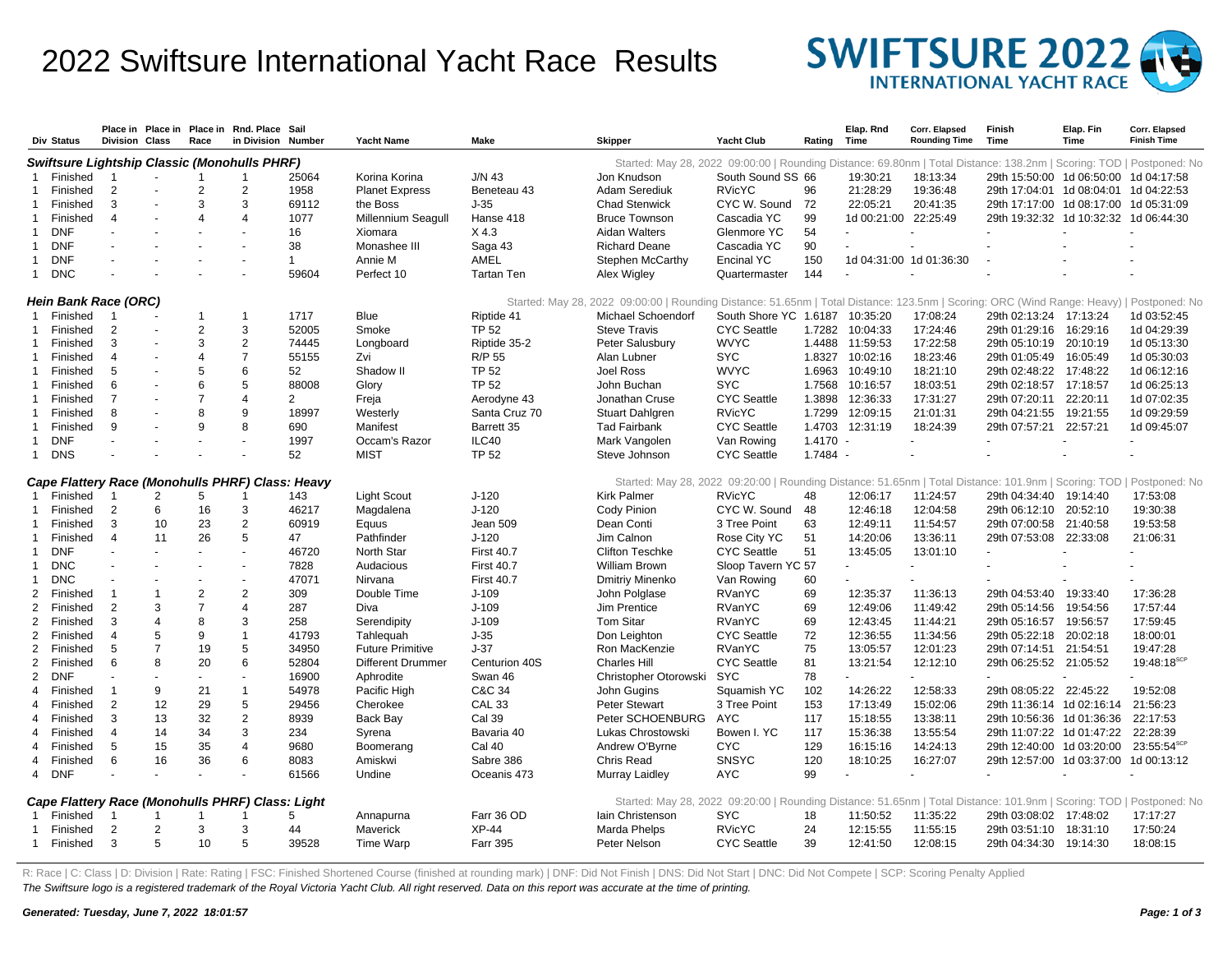## 2022 Swiftsure International Yacht Race Results



|                                                                                                                                                                                | Div Status           | <b>Division Class</b> | Place in Place in        | Race                     | Place in Rnd. Place Sail<br>in Division Number |                                                         | <b>Yacht Name</b>                    | Make              | <b>Skipper</b>           | Yacht Club                                                                                          | Rating | Elap, Rnd<br>Time | Corr. Elapsed<br><b>Rounding Time</b> | Finish<br>Time            | Elap. Fin<br>Time | Corr. Elapsed<br><b>Finish Time</b> |
|--------------------------------------------------------------------------------------------------------------------------------------------------------------------------------|----------------------|-----------------------|--------------------------|--------------------------|------------------------------------------------|---------------------------------------------------------|--------------------------------------|-------------------|--------------------------|-----------------------------------------------------------------------------------------------------|--------|-------------------|---------------------------------------|---------------------------|-------------------|-------------------------------------|
| Cape Flattery Race (Monohulls PHRF) Class: Light<br>Started: May 28, 2022 09:20:00   Rounding Distance: 51.65nm   Total Distance: 101.9nm   Scoring: TOD<br>Postponed: No      |                      |                       |                          |                          |                                                |                                                         |                                      |                   |                          |                                                                                                     |        |                   |                                       |                           |                   |                                     |
|                                                                                                                                                                                | Finished             | 4                     | 7                        | 12                       |                                                | 11211                                                   | <b>RIVA</b>                          | $J-121$           | Scott Campbell           | Portland YC                                                                                         | 36     | 12:36:42          | 12:05:42                              | 29th 04:56:37             | 19:36:37          | 18:35:28                            |
|                                                                                                                                                                                | Finished             | 5                     | 9                        | 14                       | $\overline{2}$                                 | 52529                                                   | Constellation                        | $J-133$           | Ron Holbrook             | CYC Tacoma                                                                                          | 27     | 12:15:23          | 11:52:08                              | 29th 05:05:01             | 19:45:01          | 18:59:09                            |
|                                                                                                                                                                                | Finished             | 6                     | 11                       | 17                       | 7                                              | 6288                                                    | Ultraman III                         | <b>NF S-40</b>    | Jason Saunderson         | RVanYC                                                                                              | 30     | 12:48:11          | 12:22:21                              | 29th 05:43:33             | 20:23:33          | 19:32:36                            |
|                                                                                                                                                                                | Finished             | $\overline{7}$        | 13                       | 22                       | 8                                              | 94                                                      | Raku                                 | $J-111$           | Christina Wolfe          | Orcas I. YC                                                                                         | 45     | 14:10:07          | 13:31:22                              | 29th 06:29:47             | 21:09:47          | 19:53:21                            |
| -1                                                                                                                                                                             | Finished             | 8                     | 14                       | 24                       | 6                                              | 50039                                                   | Raven                                | CM 1200           | Guy Nasmyth              | <b>RVicYC</b>                                                                                       | 24     | 12:34:09          | 12:13:29                              | 29th 06:14:58 20:54:58    |                   | 20:14:12                            |
| -1                                                                                                                                                                             | <b>DNF</b>           |                       | $\overline{\phantom{a}}$ | $\sim$                   |                                                | 401                                                     | <b>Gray Wolf</b>                     | Martin 40         | Jeanne Goussev           | <b>SYC</b>                                                                                          | 54     |                   |                                       |                           |                   |                                     |
| 2                                                                                                                                                                              | Finished             | $\overline{1}$        | 15                       | 25                       |                                                | 41729                                                   | Perplexity                           | Express 37        | John Wilkerson           | Port Madison YC 72                                                                                  |        | 13:18:18          | 12:16:19                              | 29th 06:28:12 21:08:12    |                   | 20:35:55 <sup>scP</sup>             |
| 2                                                                                                                                                                              | Finished             | $\overline{2}$        | 16                       | 27                       | $\overline{4}$                                 | 51                                                      | Elusive                              | C&C115            | Jeff Whitney             | <b>CYC Seattle</b>                                                                                  | 72     | 14:30:00          | 13:28:01                              | 29th 08:29:46             | 23:09:46          | 21:07:29                            |
| 2                                                                                                                                                                              | Finished             | 3                     | 17                       | 28                       | 5                                              | 42382                                                   | Dominatrix                           | X 119             | <b>Richard Stewart</b>   | RVanYC                                                                                              | 81     | 14:42:08          | 13:32:24                              | 29th 08:59:35             | 23:39:35          | 21:22:01                            |
| 2                                                                                                                                                                              | Finished             | $\overline{4}$        | 18                       | 30                       | 2                                              | 34                                                      | Minerva                              | $J-33$            | Michael Fagundo          | <b>SYC</b>                                                                                          | 93     | 14:23:46          | 13:03:42                              | 29th 10:01:59 1d 00:41:59 |                   | 22:04:02                            |
| 2                                                                                                                                                                              | Finished             | 5                     | 20                       | 33                       | 3                                              | 26                                                      | One Life                             | J-99              | David Miller             | Sloop Tavern YC 78                                                                                  |        | 14:11:50          | 13:04:41                              | 29th 09:51:26 1d 00:31:26 |                   | 22:18:57                            |
| 2                                                                                                                                                                              | <b>DNF</b>           |                       | $\overline{\phantom{a}}$ | $\sim$                   |                                                | 51707                                                   | <b>Beltane</b>                       | Dehler 39         | Ken MacDonald            | <b>SYC</b>                                                                                          | 78     |                   |                                       |                           |                   |                                     |
| 2                                                                                                                                                                              | DNC                  |                       |                          |                          |                                                | 49                                                      | Dash                                 | $J-99$            | Stephanie Arnold         | Orcas I. YC                                                                                         | 75     |                   |                                       |                           |                   |                                     |
| 3                                                                                                                                                                              | Finished             | $\overline{1}$        | 3                        | $\overline{4}$           | $\overline{2}$                                 | 299                                                     | Jaded                                | $J-105$           | <b>Chris Phoenix</b>     | <b>CYC Seattle</b>                                                                                  | 93     | 13:05:22          | 11:45:18                              | 29th 05:48:22             | 20:28:22          | 17:50:25                            |
| 3                                                                                                                                                                              | Finished             | $\overline{2}$        | 4                        | 6                        |                                                | 459                                                     | Abstract                             | $J-105$           | Doug Pihlaja             | <b>CYC Portland</b>                                                                                 | 93     | 12:46:42          | 11:26:38                              | 29th 05:53:26             | 20:33:26          | 17:55:29                            |
| 3                                                                                                                                                                              | Finished             | 3                     | 6                        | 11                       | $\overline{4}$                                 | 89                                                      | Moose Unknown                        | $J-105$           | John Aitchison           | <b>CYC Seattle</b>                                                                                  | 93     | 13:19:00          | 11:58:56                              | 29th 06:32:57             | 21:12:57          | 18:35:00                            |
| 3                                                                                                                                                                              | Finished             | $\overline{4}$        | 8                        | 13                       | 3                                              | 440                                                     | Kinetic                              | $J-105$           | <b>Vincent Townrow</b>   | <b>AYC</b>                                                                                          | 93     | 13:09:20          | 11:49:16                              | 29th 06:30:29             | 21:10:29          | 18:47:32 <sup>SCF</sup>             |
| 3                                                                                                                                                                              | Finished             | 5                     | 10                       | 15                       | 6                                              | 519                                                     | Free Bowl of Soup                    | $J - 105$         | Doug Schenk              | Portland YC                                                                                         | 93     | 13:54:38          | 12:34:34                              | 29th 06:57:33             | 21:37:33          | 18:59:36                            |
| 3                                                                                                                                                                              | Finished             | 6                     | 12                       | 18                       | 5                                              | 482                                                     | Panic                                | $J-105$           | <b>Chuck Stephens</b>    | <b>SYC</b>                                                                                          | 93     | 13:35:22          | 12:15:18                              | 29th 07:31:22             | 22:11:22          | 19:33:25                            |
| 3                                                                                                                                                                              | Finished             | $\overline{7}$        | 19                       | 31                       | $\overline{7}$                                 | 115                                                     | Puff                                 | $J - 105$         | <b>Stephen Summers</b>   | <b>CYC</b> Seattle                                                                                  | 93     | 14:22:20          | 13:02:16                              | 29th 10:12:38 1d 00:52:38 |                   | 22:14:41                            |
| Juan de Fuca (Monohulls PHRF 40 or higher) Class: Heavy<br>Started: May 28, 2022 09:30:00   Rounding Distance: 40.05nm   Total Distance: 78.7nm   Scoring: TOD   Postponed: No |                      |                       |                          |                          |                                                |                                                         |                                      |                   |                          |                                                                                                     |        |                   |                                       |                           |                   |                                     |
| -1                                                                                                                                                                             | Finished             | -1                    | 7                        | 9                        |                                                | 60733                                                   | Gratitude                            | Hanse 415         | David Barnes             | <b>CYC Seattle</b>                                                                                  | 99     | 10:34:30          | 09:28:25                              | 29th 01:14:36             | 15:44:36          | 13:34:44                            |
| -1                                                                                                                                                                             | Finished             | $\overline{2}$        | 19                       | 32                       | $\overline{2}$                                 | 74450                                                   | Momentum                             | C&C 40            | Andy Brands              | Cascadia YC                                                                                         | 105    | 13:37:00          | 12:26:54                              | 29th 08:03:04 22:33:04    |                   | 20:15:20                            |
|                                                                                                                                                                                | <b>DNC</b>           |                       |                          | $\overline{\phantom{a}}$ |                                                | $\Omega$                                                | <b>ELAN</b>                          | Radford 14m       | Paul McGarvey            | False Creek YC 72                                                                                   |        |                   |                                       |                           |                   |                                     |
| 2                                                                                                                                                                              | Finished             | $\overline{1}$        | -1                       | $\overline{2}$           |                                                | 41246                                                   | Setri                                | Swan 46           | Peter Dennis             | <b>RVicYC</b>                                                                                       | 93     | 09:50:30          | 08:48:25                              | 29th 00:29:52             | 14:59:52          | 12:57:52                            |
| 2                                                                                                                                                                              | Finished             | 2                     | $\overline{2}$           | 3                        | $\overline{4}$                                 | 74421                                                   | <b>New Beginnings</b>                | Bavaria 39        | <b>Edgar Hulatt</b>      | <b>SNSYC</b>                                                                                        | 126    | 10:24:50          | 09:00:43                              | 29th 01:14:28             | 15:44:28          | 12:59:11                            |
| 2                                                                                                                                                                              | Finished             | 3                     | 4                        | 6                        | $\overline{2}$                                 | 19535                                                   | Terna III                            | C&C 39            | <b>Bill Kitchen</b>      | Bowen I. YC                                                                                         | 108    | 10:07:00          | 08:54:54                              | 29th 01:15:31             | 15:45:31          | 13:23:51                            |
| 2                                                                                                                                                                              | Finished             | 4                     | 5                        | $\overline{7}$           | 3                                              | 74329                                                   | Wind Child                           | First 36s7        | Rudolf Heessels          | Sequim Bay YC 108                                                                                   |        | 10:09:39          | 08:57:33                              | 29th 01:24:16             | 15:54:16          | 13:32:36                            |
| 2                                                                                                                                                                              | Finished             | 5                     | 8                        | 12                       | 8                                              | 39                                                      | Firewing                             | Beneteau 30F      | Lindsey Lind             | Port Madison YC 108                                                                                 |        | 14:17:13          | 13:05:07                              | 29th 01:37:59             | 16:07:59          | 13:46:19                            |
| 2                                                                                                                                                                              |                      | 6                     | 14                       | 25                       | 6                                              | 52                                                      | Arcturus                             | C&C 38 MK 3       | <b>Chris Watson</b>      | Cascadia YC                                                                                         | 111    | 11:18:00          | 10:03:54                              | 29th 04:01:50             | 18:31:50          | 16:06:14                            |
| 2                                                                                                                                                                              | Finished<br>Finished | $\overline{7}$        | 15                       | 26                       | 5                                              | 74387                                                   |                                      | Hanse 41          | John Schnellback         | <b>MBYC</b>                                                                                         | 108    | 10:41:00          | 09:28:54                              | 29th 04:17:29             | 18:47:29          | 16:25:49                            |
| 2                                                                                                                                                                              | Finished             | 8                     | 16                       | 28                       | $\overline{7}$                                 | 39500                                                   | <b>Beyond The Stars</b><br>Thundorca | Tartan 41         | Scott Kanlyn             | <b>SYC</b>                                                                                          | 129    | 12:11:00          | 10:44:53                              | 29th 05:05:22             | 19:35:22          | 16:46:09                            |
| 3                                                                                                                                                                              | Finished             | $\mathbf{1}$          | 3                        | $\overline{4}$           | 2                                              | 1036                                                    | Discernment                          | Dufour 335        | Marc Owen-Flood          | <b>RVicYC</b>                                                                                       | 144    | 10:33:04          | 08:56:56                              | 29th 01:52:33             | 16:22:33          | 13:13:40                            |
| 3                                                                                                                                                                              | Finished             | $\overline{2}$        | 6                        | 8                        | 3                                              | 304                                                     | Noflyk                               | Jeanneau 37       | <b>Clint Abbott</b>      | <b>RVicYC</b>                                                                                       | 156    | 11:05:24          | 09:21:16                              | 29th 02:27:28             | 16:57:28          | 13:32:50                            |
| 3                                                                                                                                                                              |                      | 3                     | 9                        | 13                       | $\mathbf{1}$                                   | 798                                                     |                                      | Windward 30       | Graham Heath             | <b>RVicYC</b>                                                                                       | 195    | 10:50:57          | 08:40:47                              | 29th 03:33:03             | 18:03:03          | 13:47:16                            |
|                                                                                                                                                                                | Finished             | $\overline{4}$        |                          |                          | 5                                              | 22346                                                   | Pitoraq                              | C&C 34            |                          |                                                                                                     |        |                   |                                       |                           |                   |                                     |
| 3                                                                                                                                                                              | Finished             |                       | 10                       | 18                       | $\boldsymbol{\Delta}$                          |                                                         | Katana                               |                   | Wade Major               | Campbell R. YC 150                                                                                  |        | 11:18:21          | 09:38:13                              | 29th 03:19:45             | 17:49:45          | 14:33:00                            |
| 3                                                                                                                                                                              | Finished             | 5                     | 11                       | 20                       |                                                | 1040                                                    | Duet                                 | Dufour 335 GL     | <b>Robert Skinner</b>    | <b>RVicYC</b>                                                                                       | 138    | 10:57:00          | 09:24:53                              | 29th 03:31:18             | 18:01:18          | 15:00:17                            |
| 3                                                                                                                                                                              | Finished             | 6                     | 12                       | 22                       | $\overline{7}$                                 | 26                                                      | Kaysaren                             | Beneteau F 285    | <b>Edis Ozker</b>        | Canoe Bay                                                                                           | 198    | 12:38:00          | 10:25:50                              | 29th 05:07:29             | 19:37:29          | 15:17:46                            |
| 3                                                                                                                                                                              | Finished             | $\overline{7}$        | 13                       | 23                       | 6                                              | 79842                                                   | Delightful                           | Ericson 32-3      | <b>Geoff Winslow</b>     | <b>SYC</b>                                                                                          | 174    | 11:36:00          | 09:39:51                              | 29th 04:56:27             | 19:26:27          | 15:38:13                            |
| 3                                                                                                                                                                              | Finished             | 8                     | 17                       | 30                       | 9                                              | 79106                                                   | Aja                                  | Erickson 35-2     | <b>Richard Elstrom</b>   | Astoria YC                                                                                          | 171    | 13:33:10          | 11:39:01                              | 29th 07:45:32             | 22:15:32          | 18:31:14                            |
| 3                                                                                                                                                                              | Finished             | 9                     | 18                       | 31                       | 8                                              | 59924                                                   | Echo                                 | Catalina 38       | Stephen Miller           | South Sound SS 141                                                                                  |        | 13:06:05          | 11:31:57                              | 29th 07:54:06 22:24:06    |                   | 19:34:09 <sup>scP</sup>             |
|                                                                                                                                                                                |                      |                       |                          |                          |                                                | Juan de Fuca (Monohulls PHRF 40 or higher) Class: Light |                                      |                   |                          | Started: May 28, 2022 09:30:00   Rounding Distance: 40.05nm   Total Distance: 78.7nm   Scoring: TOD |        |                   |                                       |                           |                   | Postponed: No                       |
|                                                                                                                                                                                | Finished             | $\overline{1}$        | 4                        | 10                       | 3                                              | 21                                                      | <b>JAZ</b>                           | Beneteau 36.7     | <b>Christopher Lemke</b> | Glenmore YC                                                                                         | 93     | 10:13:30          | 09:11:25                              | 29th 01:09:53             | 15:39:53          | 13:37:53                            |
| -1                                                                                                                                                                             | Finished             | 3                     | 5                        | 14                       | 5                                              | 5934                                                    | Fortissimo                           | Grand Surprise 31 | Chris Ladd               | <b>WVYC</b>                                                                                         | 72     | 10:01:00          | 09:12:56                              | 29th 01:09:54 15:39:54    |                   | 14:05:27                            |
|                                                                                                                                                                                | Finished             | 4                     | 6                        | 15                       | -1                                             | 31                                                      | MY-TAI                               | Flying Tiger 10m  | Dallas Ross              | <b>SNSYC</b>                                                                                        | 57     | 09:30:00          | 08:51:57                              | 29th 00:53:10             | 15:23:10          | 14:08:24                            |
|                                                                                                                                                                                | Finished             | 5                     | 8                        | 17                       | $\overline{4}$                                 | 87617                                                   | Mystral                              | Soverel 33        | Adrian King-Harris       | <b>RVicYC</b>                                                                                       | 93     | 10:14:20          | 09:12:15                              | 29th 01:57:20             | 16:27:20          | 14:25:20                            |
| 1                                                                                                                                                                              | Finished             | 6                     | 9                        | 19                       | $\overline{7}$                                 | 74271                                                   | <b>First Sight</b>                   | Beneteau 45f5     | Woody Hayes              | <b>MBYC</b>                                                                                         | 60     | 10:20:00          | 09:39:57                              | 29th 01:42:10 16:12:10    |                   | 14:53:28                            |

R: Race | C: Class | D: Division | Rate: Rating | FSC: Finished Shortened Course (finished at rounding mark) | DNF: Did Not Finish | DNS: Did Not Start | DNC: Did Not Compete | SCP: Scoring Penalty Applied